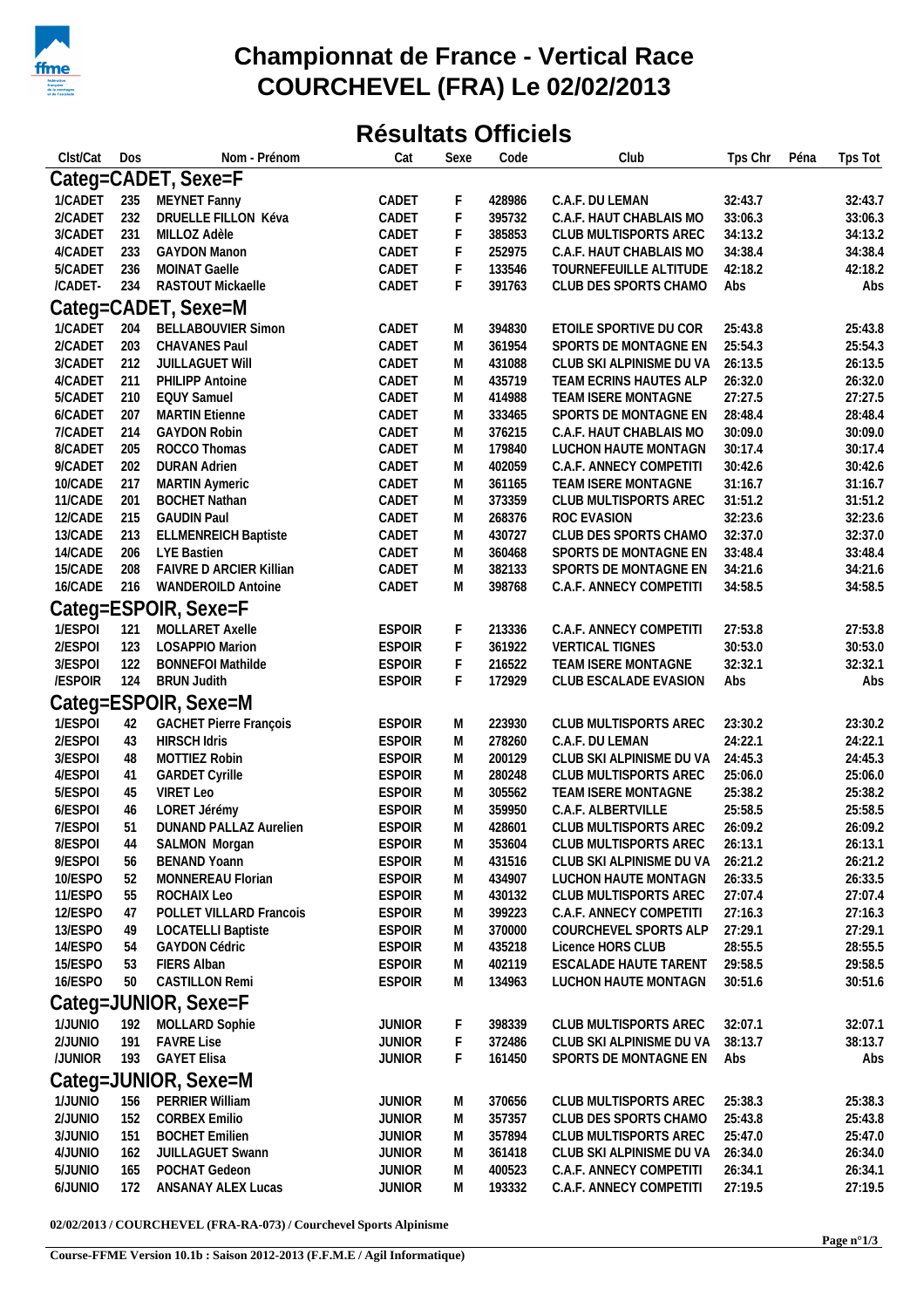| ffme <sup>Clst/Cat</sup>                                                                           | Dos            | Nom - Prénom                   | Cat           | Sexe        | Code            | Club                           | Tps Chr<br>Péna    | Tps Tot            |
|----------------------------------------------------------------------------------------------------|----------------|--------------------------------|---------------|-------------|-----------------|--------------------------------|--------------------|--------------------|
| $\frac{1}{\text{torsque}}\frac{1}{\text{torsque}}\frac{1}{\text{torsque}}\frac{1}{\text{torsque}}$ | 155            | POLLET VILLARD Yann            | <b>JUNIOR</b> | M           | 401759          | <b>C.A.F. ANNECY COMPETITI</b> | 27:34.9            | 27:34.9            |
| <b>OINUNIO</b>                                                                                     | 167            | <b>CARTIER Théo</b>            | <b>JUNIOR</b> | M           | 320706          | TEAM ECRINS HAUTES ALP         | 27:38.9            | 27:38.9            |
| 9/JUNIO                                                                                            | 163            | MEYNET Jérôme                  | <b>JUNIOR</b> | M           | 393720          | C.A.F. DU LEMAN                | 28:02.0            | 28:02.0            |
| 10/JUNI                                                                                            | 166            | <b>BUET Adrien</b>             | <b>JUNIOR</b> | M           | 395057          | C.A.F. HAUT CHABLAIS MO        | 28:15.9            | 28:15.9            |
| 11/JUNI                                                                                            | 158            | <b>JUILLAGUET Robin</b>        | <b>JUNIOR</b> | M           | 279035          | CLUB SKI ALPINISME DU VA       | 28:23.9            | 28:23.9            |
| 12/JUNI                                                                                            | 153            | <b>CERUTTI Corentin</b>        | <b>JUNIOR</b> | M           | 338582          | ETOILE SPORTIVE DU COR         | 28:35.0            | 28:35.0            |
| 13/JUNI                                                                                            | 175            | <b>FRISON ROCHE Carl</b>       | <b>JUNIOR</b> | M           | 429056          | CLUB MULTISPORTS AREC          | 28:36.6            | 28:36.6            |
| 14/JUNI                                                                                            | 161            | <b>DURAN Tanguy</b>            | <b>JUNIOR</b> | M           | 361387          | C.A.F. ANNECY COMPETITI        | 29:23.5            | 29:23.5            |
| 15/JUNI                                                                                            | 157            | <b>NOLLET Maxime</b>           | <b>JUNIOR</b> | M           | 355538          | ETOILE SPORTIVE DU COR         | 29:28.3            | 29:28.3            |
| 16/JUNI                                                                                            | 176            | <b>BARTET Jonathan</b>         | <b>JUNIOR</b> | M           | 415011          | TEAM ISERE MONTAGNE            | 29:40.5            | 29:40.5            |
| 17/JUNI                                                                                            | 164            | <b>GUILLAUMONT Romain</b>      | <b>JUNIOR</b> | M           | 398438          | C.A.F. ANNECY COMPETITI        | 30:11.2            | 30:11.2            |
| 18/JUNI                                                                                            | 170            | <b>FERDINAND Antoine</b>       | <b>JUNIOR</b> | M           | 429839          | Licence HORS CLUB              | 31:17.6            | 31:17.6            |
| 19/JUNI                                                                                            | 169            | ZANAROLI Antoine               | <b>JUNIOR</b> | M           | 433480          | C.A.F. ANNECY COMPETITI        | 31:29.9            | 31:29.9            |
| 20/JUNI                                                                                            | 159            | <b>GACHET Yvon</b>             | <b>JUNIOR</b> | M           | 275108          | CLUB MULTISPORTS AREC          | 31:34.9            | 31:34.9            |
| 21/JUNI                                                                                            | 168            | MARQUIS Robin                  | <b>JUNIOR</b> | M           | 404106          | C.A.F. ANNECY COMPETITI        | 33:29.4            | 33:29.4            |
| 22/JUNI                                                                                            | 160            | ROUZOUL Bastien                | <b>JUNIOR</b> | M           | 389314          | LUCHON HAUTE MONTAGN           | 34:59.0            | 34:59.0            |
| /JUNIOR                                                                                            | 154            | DAGUE Theo                     | <b>JUNIOR</b> | M           | 362495          | C.A.F. ANNECY COMPETITI        | Abs                | Abs                |
|                                                                                                    |                |                                |               |             |                 |                                |                    |                    |
|                                                                                                    |                | Categ=SENIOR, Sexe=F           |               |             |                 |                                |                    |                    |
| 1/SENIO                                                                                            | 103            | <b>FABRE Valentine</b>         | <b>SENIOR</b> | F           | 201805          | CLUB DES SPORTS CHAMO          | 29:26.6            | 29:26.6            |
| 2/SENIO                                                                                            | 106            | <b>BERNIER Melanie</b>         | <b>SENIOR</b> | $\mathsf F$ | 436085          | Licence HORS CLUB              | 29:27.3            | 29:27.3            |
| 3/SENIO                                                                                            | 101            | <b>MANEGLIA Marion</b>         | <b>SENIOR</b> | F           | 279413          | CLUB DES SPORTS CHAMO          | 30:38.5            | 30:38.5            |
| 4/SENIO                                                                                            | 102            | FOUQUE Manon                   | <b>SENIOR</b> | F           | 63409           | CLUB DES SPORTS CHAMO          | 30:49.8            | 30:49.8            |
| 5/SENIO                                                                                            | 104            | DUC Stephanie                  | SENIOR        | F           | 432825          | COURCHEVEL SPORTS ALP          | 30:55.5            | 30:55.5            |
| 6/SENIO                                                                                            | 107            | <b>GUELLERIN Chloe</b>         | SENIOR        | $\mathsf F$ | 169120          | TEAM ISERE MONTAGNE            | 33:31.8            | 33:31.8            |
| 7/SENIO                                                                                            | 105            | <b>STADELI Astrid</b>          | <b>SENIOR</b> | F           | 163419          | CLUB ESCALADE SKI-ALPIN        | 39:17.6            | 39:17.6            |
|                                                                                                    |                | Categ=SENIOR, Sexe=M           |               |             |                 |                                |                    |                    |
| 1/SENIO                                                                                            | 34             | JORNET BURGADA Kilian          | <b>SENIOR</b> | M           | 1               | CHAMONIX SKI ALPINI            | 22:48.1            | 22:48.1            |
| 2/SENIO                                                                                            | $\overline{1}$ | <b>SEVENNEC Alexis</b>         | <b>SENIOR</b> | M           | 280176          | C.A.F. HAUT CHABLAIS MO        | 23:13.3            | 23:13.3            |
| 3/SENIO                                                                                            | 3              | <b>GACHET Xavier</b>           | <b>SENIOR</b> | M           | 194720          | CLUB MULTISPORTS AREC          | 23:52.6            | 23:52.6            |
| 4/SENIO                                                                                            | 21             | <b>FAVRE Valentin</b>          | <b>SENIOR</b> | M           | 200289          | Licence HORS CLUB              | 24:00.7            | 24:00.7            |
| 5/SENIO                                                                                            | 29             | FAYOLLE Sebastien              | <b>SENIOR</b> | M           | 360070          | COURCHEVEL SPORTS ALP          | 24:04.1            | 24:04.1            |
| 6/SENIO                                                                                            | $\overline{2}$ | <b>BLANC Didier</b>            | <b>SENIOR</b> | M           | 201361          | C.A.F. HAUT CHABLAIS MO        | 24:17.3            | 24:17.3            |
| 7/SENIO                                                                                            | 8              | <b>BOMBARDO Gregory</b>        | <b>SENIOR</b> | M           | 227107          | LIORAN SKI ALPINISME - JU      | 24:33.5            | 24:33.5            |
| 8/SENIO                                                                                            | 25             | ROCHE Tanguy                   | <b>SENIOR</b> | M           | 434853          | CSA 13ème BCA                  | 24:52.6            | 24:52.6            |
| 9/SENIO                                                                                            | 30             | <b>LACOSTE David</b>           | <b>SENIOR</b> | M           | 128561          | <b>VERTICAL TIGNES</b>         | 24:59.3            | 24:59.3            |
| 10/SENI                                                                                            | $\overline{4}$ | <b>BLANC Philippe</b>          | <b>SENIOR</b> | M           | 143942          | C.A.F. HAUT CHABLAIS MO        | 25:33.7            | 25:33.7            |
| 11/SENI                                                                                            | 10             | <b>TAMANINI Marc</b>           | <b>SENIOR</b> | M           | 400540          | CLUB DES SPORTS CHAMO          | 26:17.2            | 26:17.2            |
| 12/SENI                                                                                            | 5              | PICCOT Adrien                  | <b>SENIOR</b> | M           | 173689          | C.A.F. DU LEMAN                | 26:49.1            | 26:49.1            |
| 13/SENI                                                                                            | 37             | <b>BROTTET Julien</b>          | SENIOR        |             | 173939          | TEAM ISERE MONTAGNE            | 26:53.8            | 26:53.8            |
| 14/SENI                                                                                            |                | PEYET Mathieu                  | <b>SENIOR</b> | M           |                 | LUCHON HAUTE MONTAGN           |                    |                    |
| 15/SENI                                                                                            | 38             | <b>BLANC Steven</b>            | <b>SENIOR</b> | M           | 48120<br>253946 |                                | 26:54.8<br>26:56.9 | 26:54.8<br>26:56.9 |
|                                                                                                    | 6              | POQUET Julien                  |               | M           |                 | CLUB MULTISPORTS AREC          |                    |                    |
| 16/SENI                                                                                            | 22             |                                | <b>SENIOR</b> | M           | 431692          | COURCHEVEL SPORTS ALP          | 27:09.3            | 27:09.3            |
| 17/SENI                                                                                            | 28             | <b>ESTUBIER Nicolas</b>        | <b>SENIOR</b> | M           | 417005          | CLUB DES SPORTS CHAMO          | 27:33.0            | 27:33.0            |
| 18/SENI                                                                                            | 15             | <b>ROBIN Laurent</b>           | SENIOR        | M           | 399458          | COURCHEVEL SPORTS ALP          | 27:41.5            | 27:41.5            |
| 19/SENI                                                                                            | 32             | <b>BRUSCO Anthony</b>          | <b>SENIOR</b> | M           | 430986          | <b>VERTICAL TIGNES</b>         | 28:05.4            | 28:05.4            |
| 20/SENI                                                                                            | 9              | <b>LEGER Maxime</b>            | <b>SENIOR</b> | M           | 201406          | <b>TEAM ISERE MONTAGNE</b>     | 28:14.9            | 28:14.9            |
| 21/SENI                                                                                            | 13             | <b>GIRARDO Francois Xavier</b> | <b>SENIOR</b> | M           | 362836          | COURCHEVEL SPORTS ALP          | 28:31.7            | 28:31.7            |
| 22/SENI                                                                                            | 7              | <b>GACHET Yann</b>             | <b>SENIOR</b> | M           | 108018          | CLUB DES SPORTS CHAMO          | 29:24.5            | 29:24.5            |
| 23/SENI                                                                                            | 26             | <b>ABRY Christophe</b>         | <b>SENIOR</b> | M           | 435075          | Licence HORS CLUB              | 30:32.5            | 30:32.5            |
| 24/SENI                                                                                            | 24             | SERT Yohann                    | <b>SENIOR</b> | M           | 432888          | CLUB MULTISPORTS AREC          | 30:55.0            | 30:55.0            |
| 25/SENI                                                                                            | 33             | PROUST Alexandre               | <b>SENIOR</b> | M           | 434569          | ALBERTVILLE ESCALADE           | 32:20.8            | 32:20.8            |
| 26/SENI                                                                                            | 12             | <b>REY Alexandre</b>           | <b>SENIOR</b> | M           | 375046          | CLUB DES SPORTS CHAMO          | 33:23.2            | 33:23.2            |
| 27/SENI                                                                                            | 20             | <b>TOMMASI Stephane</b>        | <b>SENIOR</b> | M           | 415462          | PRAZ MONTAGNE                  | 34:20.9            | 34:20.9            |
| /SENIOR                                                                                            | 11             | MAZAN Frédéri                  | <b>SENIOR</b> | M           | 399876          | CORBIER SKI-ALPINISME          | Abd                | Abd                |
|                                                                                                    |                | Categ=VETERAN, Sexe=F          |               |             |                 |                                |                    |                    |
| 1/VETER                                                                                            | 137            | JUILLAGUET Catherine           | VETERA        | F           | 231163          | CLUB SKI ALPINISME DU VA       | 29:53.2            | 29:53.2            |
| 2/VETER                                                                                            | 136            | <b>FAVRE Corinne</b>           | VETERA        | $\mathsf F$ | 26709           | TEAM ECRINS HAUTES ALP         | 29:57.2            | 29:57.2            |
| 3/VETER                                                                                            | 141            | <b>GACHET Christine</b>        | VETERA        | F           | 278953          | CLUB MULTISPORTS AREC          | 35:46.7            | 35:46.7            |
|                                                                                                    |                |                                |               |             |                 |                                |                    |                    |
|                                                                                                    |                | Categ=VETERAN, Sexe=M          |               |             |                 |                                |                    |                    |
| 1/VETER                                                                                            | 82             | <b>PERRIER Florent</b>         | VETERA        | M           | 29627           | CLUB MULTISPORTS AREC          | 23:45.2            | 23:45.2            |
| 2/VETER                                                                                            | 71             | <b>SBALBI Tony</b>             | VETERA        | M           | 25260           | AMITIE ET NATURE DE TAR        | 25:10.9            | 25:10.9            |
| 3/VETER                                                                                            | 72             | <b>BELLAGAMBA Alain</b>        | VETERA        | M           | 328001          | CLUB ESCALADE SKI-ALPIN        | 25:29.2            | 25:29.2            |
| 4/VETER                                                                                            | 73             | <b>GAYDON Antoine</b>          | VETERA        | M           | 21080           | C.A.F. HAUT CHABLAIS MO        | 26:20.6            | 26:20.6            |
| 5/VETER                                                                                            | 77             | <b>LEGIEDA Gregory</b>         | VETERA        | M           | 108582          | CLUB MULTISPORTS AREC          | 26:22.0            | 26:22.0            |
|                                                                                                    |                |                                |               |             |                 |                                |                    |                    |

**02/02/2013 / COURCHEVEL (FRA-RA-073) / Courchevel Sports Alpinisme**